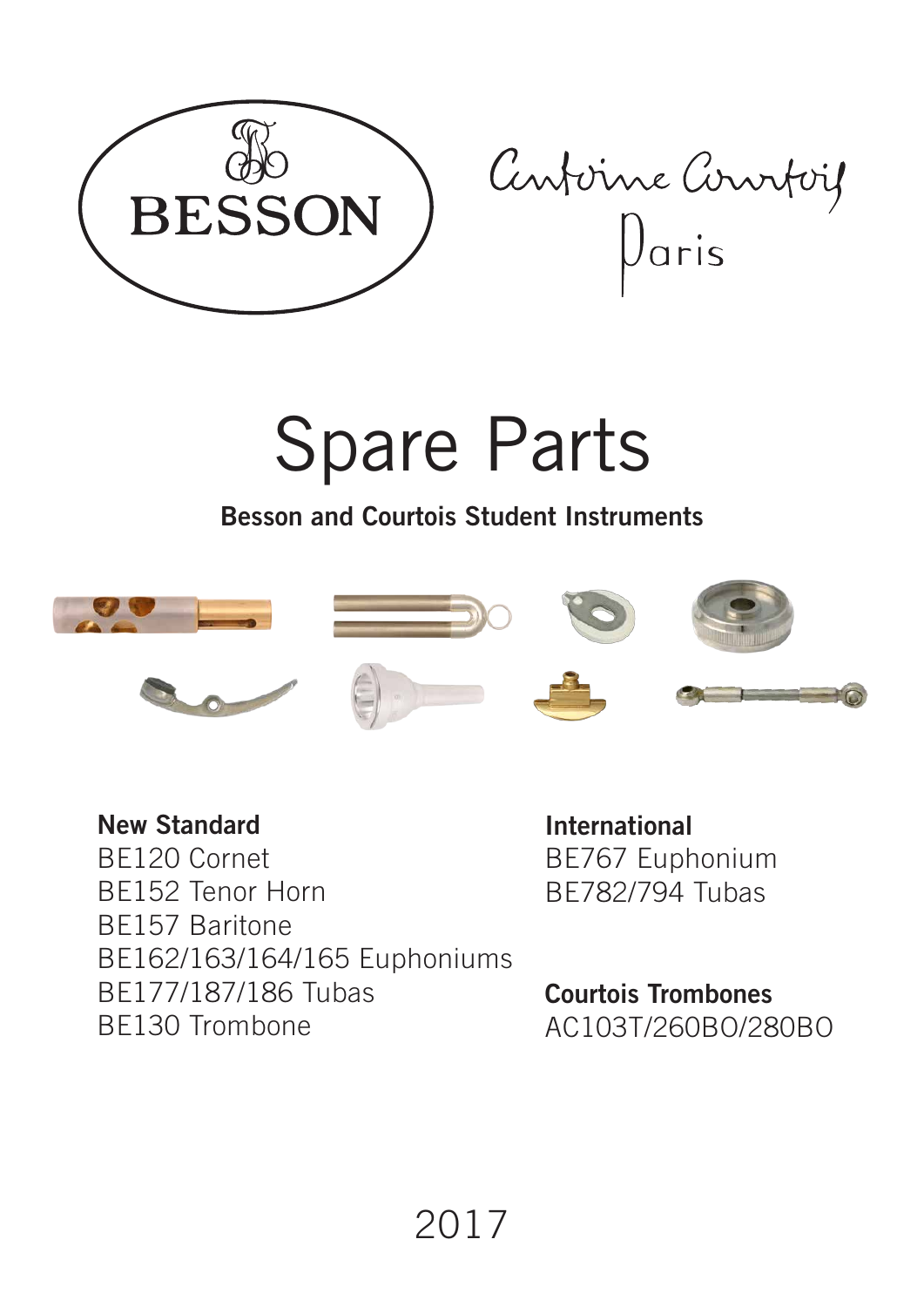| BE120 Cornet<br><b>BE152 Tenor Horn</b>               |    |
|-------------------------------------------------------|----|
| <b>BE157 Baritone</b>                                 |    |
| BE162/163/164/165 Euphoniums                          | 5  |
| <b>BE177/187 Tubas</b><br>BE767 Euphonium             |    |
| BE782/794 Tubas                                       | 8  |
| Water Keys                                            | 10 |
| BE186 Tuba                                            | 11 |
| <b>BE130 Trombone</b><br>AC103T/260BO/280BO Trombones | 4  |



Conforne Constag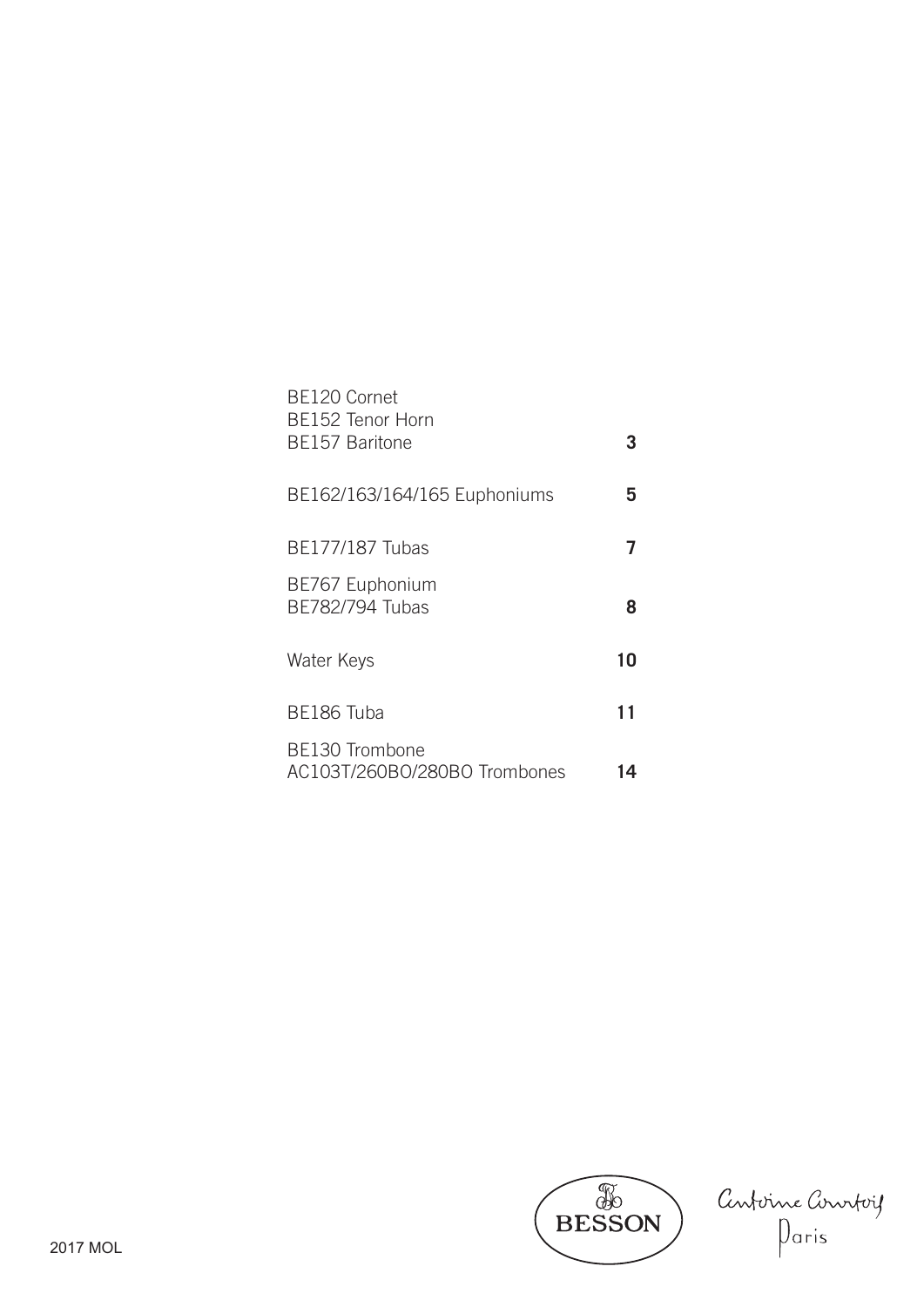|                                               |               | <b>Cornet</b><br><b>BE120</b> | <b>Tenor horn</b><br><b>BE152</b> | <b>Baritone</b><br><b>BE157</b> |
|-----------------------------------------------|---------------|-------------------------------|-----------------------------------|---------------------------------|
| finger button NP ca.18mm knurled edge         |               | BE52-120-5                    | BE52-120-5                        |                                 |
| finger button SP ca.18mm knurled edge         |               | BE52-120-2                    | BE52-120-2                        |                                 |
| finger button NP 18mm smooth edge             |               |                               |                                   | BE52-162-5                      |
| finger button SP 18mm smooth edge             |               |                               |                                   | BE52-162-2                      |
| valve stem cornet / tenor horn NP             |               | BE46-120-5                    | BE46-120-5                        |                                 |
| valve stem cornet / tenor horn SP             |               | BE46-120-2                    | BE46-120-2                        |                                 |
| valve stem baritone NP ca.25/33x6mm           |               |                               |                                   | BE46-157-5                      |
| valve stem baritone SP ca.25/33x6mm           |               |                               |                                   | BE46-157-2                      |
| spindle felt (under finger button) 14/6x3mm   |               | BE53-120                      | BE53-120                          |                                 |
| spindle felt (under finger button) 16/6x3mm   |               |                               |                                   | BE53-162                        |
| top cap cornet / tenor horn NP 23,5mm         |               | BE48-120-5                    | BE48-120-5                        |                                 |
| top cap cornet / tenor horn SP 23,5mm         |               | BE48-120-2                    | BE48-120-2                        |                                 |
| top cap baritone NP 27,5x7mm                  |               |                               |                                   | BE48-157-5                      |
| top cap baritone SP 27,5x7mm                  |               |                               |                                   | BE48-157-2                      |
| grey rubber damper 16mm (thickness varies)    |               | BE32-120                      | BE32-120                          | BE32-120                        |
| washer 10/5x2mm                               |               |                               |                                   | BE38-100                        |
| valve guide cornet/tenor horn                 |               | BE39-152                      | BE39-152                          |                                 |
| valve guide 1/2/3 baritone 13,4x17,8mm        |               |                               |                                   | BE39-157                        |
| 1st valve                                     |               | BE2-120                       | BE2-152                           | BE2-157                         |
| 2nd valve                                     |               | BE3-120                       | BE3-152                           | BE3-157                         |
| 3rd valve                                     |               | BE4-120                       | BE4-152                           | BE4-157                         |
| valve spring cornet / tenor horn 10/8x39x0,56 | <b>MWWWWW</b> | BE30-120                      | BE30-120                          |                                 |
| valve spring baritone 15x55x0,69              |               |                               |                                   | BE30-157                        |
| bottom cap cornet / tenor horn NP 22,5mm      |               | BE50-120-5                    | BE50-120-5                        |                                 |
| bottom cap cornet / tenor horn SP 22,5mm      |               | BE50-120-2                    | BE50-120-2                        |                                 |

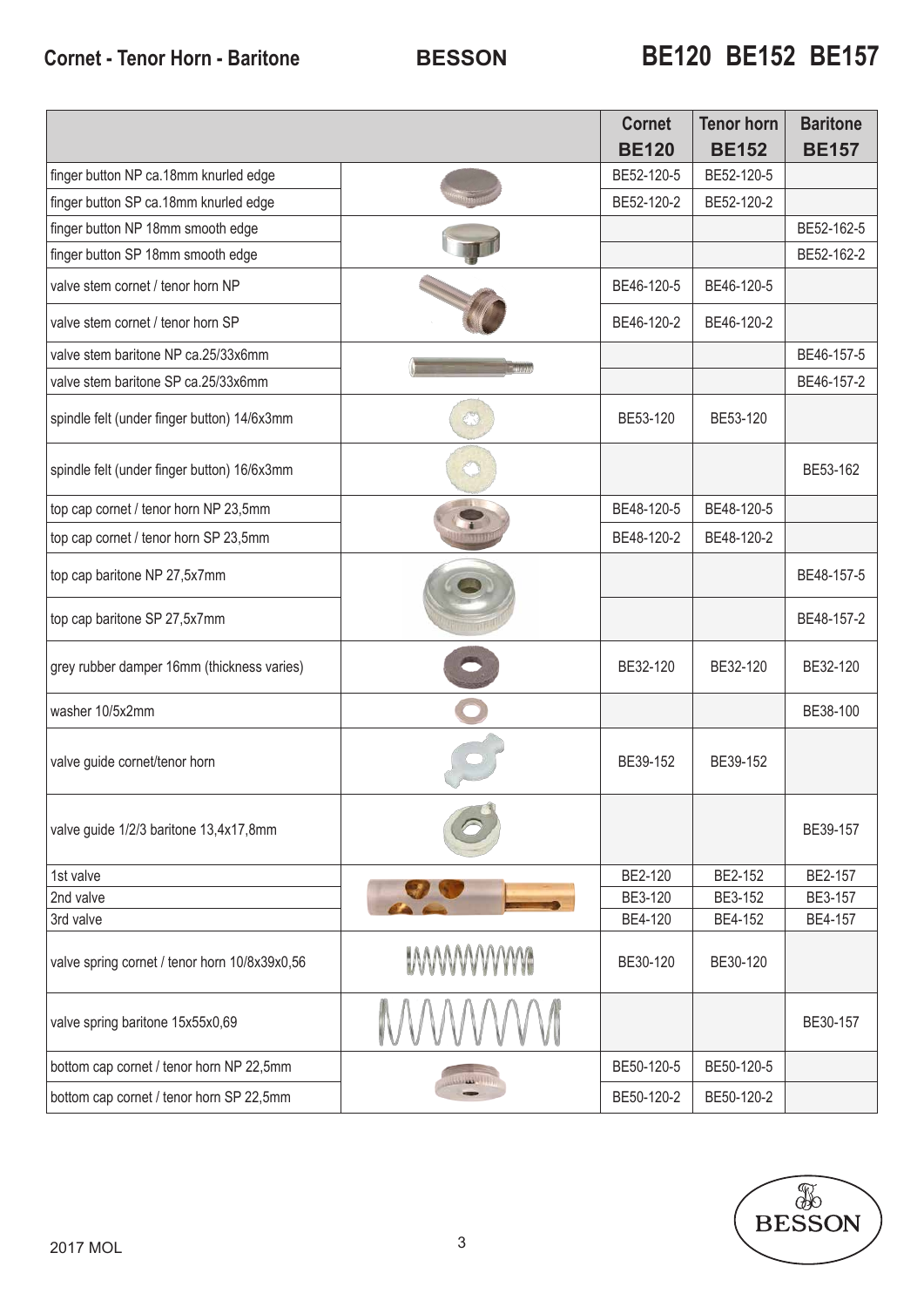|                                                                                                                            | <b>Cornet</b>                                                      | <b>Tenor horn</b>                                                  | <b>Baritone</b>                                                    |
|----------------------------------------------------------------------------------------------------------------------------|--------------------------------------------------------------------|--------------------------------------------------------------------|--------------------------------------------------------------------|
|                                                                                                                            | <b>BE120</b>                                                       | <b>BE152</b>                                                       | <b>BE157</b>                                                       |
| bottom cap baritone NP 26,5mm                                                                                              |                                                                    |                                                                    | BE50-157-5                                                         |
| bottom cap baritone SP 26,5mm                                                                                              |                                                                    |                                                                    | BE50-157-2                                                         |
| 3rd slide finger ring NP                                                                                                   | BE22-120-5                                                         |                                                                    |                                                                    |
| 3rd slide finger ring SP                                                                                                   | BE22-120-2                                                         |                                                                    |                                                                    |
| mouthpipe assembly raw<br>mouthpipe assembly lacquered<br>mouthpipe assembly SP<br>main tuning slide lacquered             | BE68-120-0<br>BE68-120-1<br>BE68-120-2<br>BE14-120-1               | BE68-152-0<br>BE68-152-1<br>BE68-152-2<br>BE14-152-1               | BE68-157-0<br>BE68-157-1<br>BE68-157-2<br>BE14-157-1               |
| main tuning slide SP<br>1st valve slide lacquered<br>1st valve slide SP<br>2nd valve slide lacquered<br>2nd valve slide SP | BE14-120-2<br>BE15-120-1<br>BE15-120-2<br>BE16-120-1<br>BE16-120-2 | BE14-152-2<br>BE15-152-1<br>BE15-152-2<br>BE16-152-1<br>BE16-152-2 | BE14-157-2<br>BE15-157-1<br>BE15-157-2<br>BE16-157-1<br>BE16-157-2 |
| 3rd valve slide lacquered<br>3rd valve slide SP                                                                            | BE17-120-1<br>BE17-120-2                                           | BE17-152-1<br>BE17-152-2                                           | BE17-157-1<br>BE17-157-2                                           |
| lyre box screw NP                                                                                                          | BE47-100-5                                                         | BE47-100-5                                                         | BE47-100-5                                                         |
| lyre box screw SP                                                                                                          | BE47-100-2                                                         | BE47-100-2                                                         | BE47-100-2                                                         |
| lyre box polished cornet (sideways)                                                                                        | BE57-120-0                                                         |                                                                    |                                                                    |
| lyre box lacquered cornet (sideways)                                                                                       | BE57-120-1                                                         |                                                                    |                                                                    |
| lyre box SP for cornet cornet (sideways)<br>lyre box polished tenor / baritone + cornet 3rd                                | BE57-120-2                                                         |                                                                    |                                                                    |
| slide ring                                                                                                                 | BE57-152-0                                                         | BE57-152-0                                                         | BE57-152-0                                                         |
| lyre box lacquered tenor / baritone + cornet 3rd<br>slide ring                                                             | BE57-152-1                                                         | BE57-152-1                                                         | BE57-152-1                                                         |
| lyre box SP tenor / baritone + cornet 3rd slide ring                                                                       | BE57-152-2                                                         | BE57-152-2                                                         | BE57-152-2                                                         |
| water keys                                                                                                                 |                                                                    | see page 10                                                        |                                                                    |
| <b>Accessories</b>                                                                                                         |                                                                    |                                                                    |                                                                    |
| cornet mouthpiece                                                                                                          | BEM5B-2                                                            |                                                                    |                                                                    |
| tenor horn mouthpiece                                                                                                      |                                                                    | <b>BEM4-2</b>                                                      |                                                                    |
| bartone mouthpiece                                                                                                         |                                                                    |                                                                    | <b>BEM9-2</b>                                                      |
| case                                                                                                                       | <b>BE120</b>                                                       | <b>BE152</b>                                                       | <b>BE157</b>                                                       |

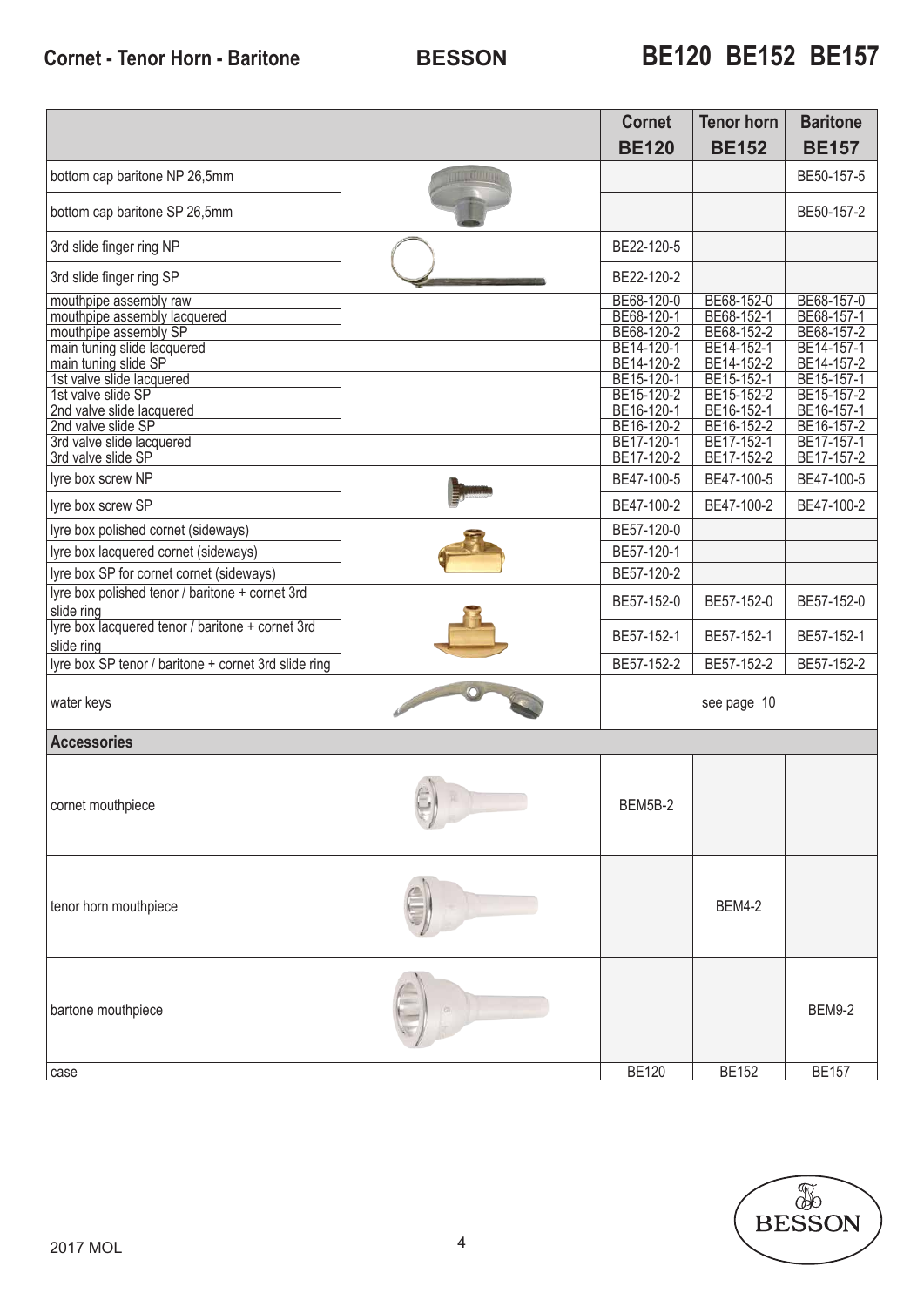### **BESSON Euphoniums - Series 100 BE162 BE163 BE164 BE165**

|                                                      |              |              | <b>Euphoniums</b>                           |                                             |
|------------------------------------------------------|--------------|--------------|---------------------------------------------|---------------------------------------------|
|                                                      | <b>BE162</b> | <b>BE163</b> | <b>BE164</b>                                | <b>BE165</b>                                |
| finger button NP 18mm smooth edge                    |              |              | BE52-162-5 BE52-162-5 BE52-162-5 BE52-162-5 |                                             |
| finger button SP 18mm smooth edge                    |              |              | BE52-162-2 BE52-162-2 BE52-162-2 BE52-162-2 |                                             |
| valve stem euph (1-4) NP ca.29.5/39x6mm              |              |              | BE46-162-5 BE46-162-5 BE46-162-5 BE46-162-5 |                                             |
| valve stem euph (1-4) SP ca.29.5/39x6mm              |              |              | BE46-162-2 BE46-162-2 BE46-162-2 BE46-162-2 |                                             |
| spindle felt (under finger button) 16/6x3mm          | BE53-162     | BE53-162     | BE53-162                                    | BE53-162                                    |
| top cap euph 162/3/4/5 NP 30x7mm                     |              |              | BE48-162-5 BE48-162-5 BE48-162-5 BE48-162-5 |                                             |
| top cap euph 162/3/4/5 SP 30x7mm                     |              |              | BE48-162-2 BE48-162-2 BE48-162-2 BE48-162-2 |                                             |
| top cap euph 4th valve 163/165 NP 33x7mm             |              | BE49-163-5   |                                             | BE49-163-5                                  |
| top cap euph 4th valve 163/165 SP 33x7mm             |              | BE49-163-2   |                                             | BE49-163-2                                  |
| grey rubber damper 16mm (thickness varies)           | BE32-120     | BE32-120     | BE32-120                                    | BE32-120                                    |
| washer 10/5x2mm                                      | BE38-100     | BE38-100     | BE38-100                                    | BE38-100                                    |
| valve guide 1/2/3/4 euphonium/tuba 17x22,6mm         | BE39-162     | BE39-162     | BE39-162                                    | BE39-162                                    |
| 1st valve                                            | BE2-162      | BE2-162      | BE2-162                                     | BE2-162                                     |
| 2nd valve                                            | BE3-162      | BE3-162      | BE3-162                                     | BE3-162                                     |
| 3rd valve                                            | BE4-162      | BE4-162      | BE4-162                                     | BE4-162                                     |
| 4th valve                                            |              | BE5-163      | BE5-164                                     | BE5-163                                     |
| valve spring euphonium/tuba 18x55x0,79               | BE30-162     | BE30-162     | BE30-162                                    | BE30-162                                    |
| bottom cap euph 162/3/4/5 NP 28mm                    |              |              | BE50-162-5 BE50-162-5 BE50-162-5 BE50-162-5 |                                             |
| bottom cap euph 162/3/4/5 SP 28mm                    |              |              | BE50-162-2 BE50-162-2 BE50-162-2 BE50-162-2 |                                             |
| bottom cap 4th valve 163/165 NP 31mm                 |              | BE51-163-5   |                                             | BE51-163-5                                  |
| bottom cap 4th valve 163/165 SP 31mm                 |              | BE51-163-2   |                                             | BE51-163-2                                  |
| mouthpipe assembly raw                               |              |              | BE68-162-0 BE68-163-0 BE68-162-0 BE68-163-0 |                                             |
| mouthpipe assembly lacquered                         |              |              | BE68-162-1 BE68-163-1 BE68-162-1 BE68-163-1 |                                             |
| mouthpipe assembly SP<br>main tuning slide lacquered |              |              | BE14-162-1 BE14-163-1 BE14-164-1 BE14-163-1 | BE68-162-2 BE68-163-2 BE68-162-2 BE68-163-2 |
| main tuning slide SP                                 |              |              |                                             | BE14-162-2 BE14-163-2 BE14-164-2 BE14-163-2 |
| 1st valve slide lacquered                            |              |              | BE15-162-1 BE15-162-1 BE15-164-1 BE15-162-1 |                                             |
| 1st valve slide SP                                   |              |              | BE15-162-2 BE15-162-2 BE15-164-2 BE15-162-2 |                                             |
| 2nd valve slide lacquered                            |              |              | BE16-162-1 BE16-162-1 BE16-162-1 BE16-162-1 |                                             |
| 2nd valve slide SP                                   |              |              | BE16-162-2 BE16-162-2 BE16-162-2 BE16-162-2 |                                             |
| 3rd valve slide lacquered                            |              |              | BE17-162-1 BE17-162-1 BE17-162-1 BE17-162-1 |                                             |
| 3rd valve slide SP                                   |              |              |                                             | BE17-162-2 BE17-162-2 BE17-162-2 BE17-162-2 |
| 4th valve slide lacquered                            |              |              |                                             | BE18-163-1 BE18-164-1 BE18-163-1            |
| 4th valve slide SP                                   |              |              |                                             | BE18-163-2 BE18-164-2 BE18-163-2            |

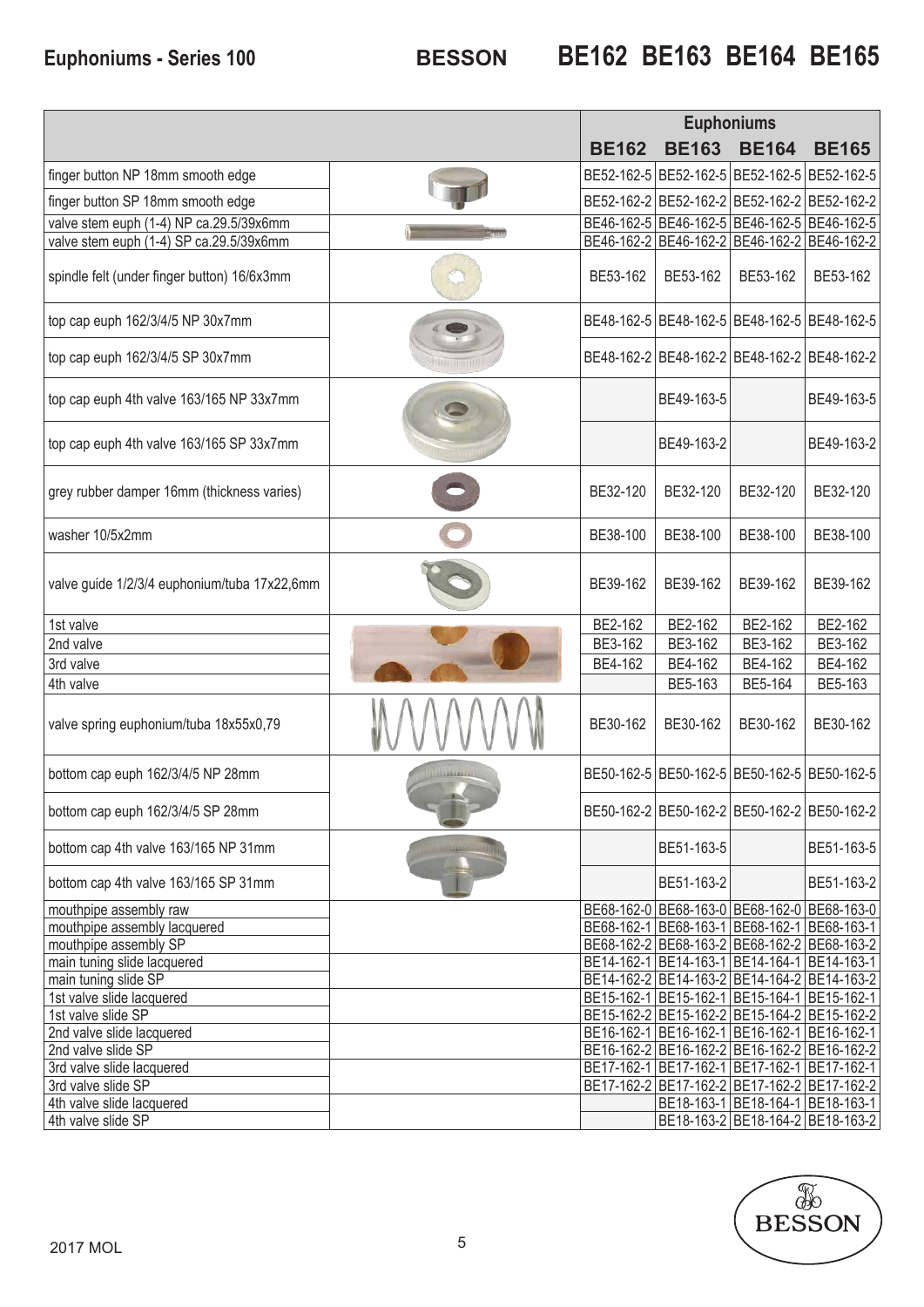### **BESSON Euphoniums - Series 100 BE162 BE163 BE164 BE165**

|                                              |               |               | <b>Euphoniums</b> |                                             |
|----------------------------------------------|---------------|---------------|-------------------|---------------------------------------------|
|                                              | <b>BE162</b>  | <b>BE163</b>  | <b>BE164</b>      | <b>BE165</b>                                |
| lyre box screw NP                            |               |               |                   | BE47-100-5 BE47-100-5 BE47-100-5 BE47-100-5 |
| lyre box screw SP                            |               |               |                   | BE47-100-2 BE47-100-2 BE47-100-2 BE47-100-2 |
| lyre box polished euph 162/163/164/165       |               |               |                   | BE57-162-0 BE57-162-0 BE57-162-0 BE57-162-0 |
| lyre box lacquered euph 162/163/164/165      |               |               |                   | BE57-162-1 BE57-162-1 BE57-162-1 BE57-162-1 |
| lyre box SP euph 162/163/164/165             |               |               |                   | BE57-162-2 BE57-162-2 BE57-162-2 BE57-162-2 |
| water reservoir                              | BE65-162      | BE65-162      |                   | BE65-162                                    |
| clip 4th valve stop twisted NP               |               | BE72-165-5    |                   | BE72-165-5                                  |
| clip 4th valve stop twisted SP               |               | BE72-165-2    |                   | BE72-165-2                                  |
| washer 4th valve stop = piston washer 10/5,2 |               | BE38-100      |                   | BE38-100                                    |
| screw 4th valve stop Phillips 10/12mm M3     |               | BE74-100      |                   | BE74-100                                    |
| mount 4th valve stop clip raw                |               | BE75-165-0    |                   | BE75-165-0                                  |
| mount 4th valve stop clip lacquered          |               | BE75-165-1    |                   | BE75-165-1                                  |
| mount 4th valve stop clip SP                 |               | BE75-165-2    |                   | BE75-165-2                                  |
| water keys                                   |               |               | see page 10       |                                             |
| <b>Accessories</b>                           |               |               |                   |                                             |
| mouthpiece                                   | <b>BEM6-2</b> | <b>BEM6-2</b> | <b>BEM6-2</b>     | <b>BEM6-2</b>                               |
| case                                         | <b>BE165</b>  | <b>BE165</b>  | <b>BE165</b>      | <b>BE165</b>                                |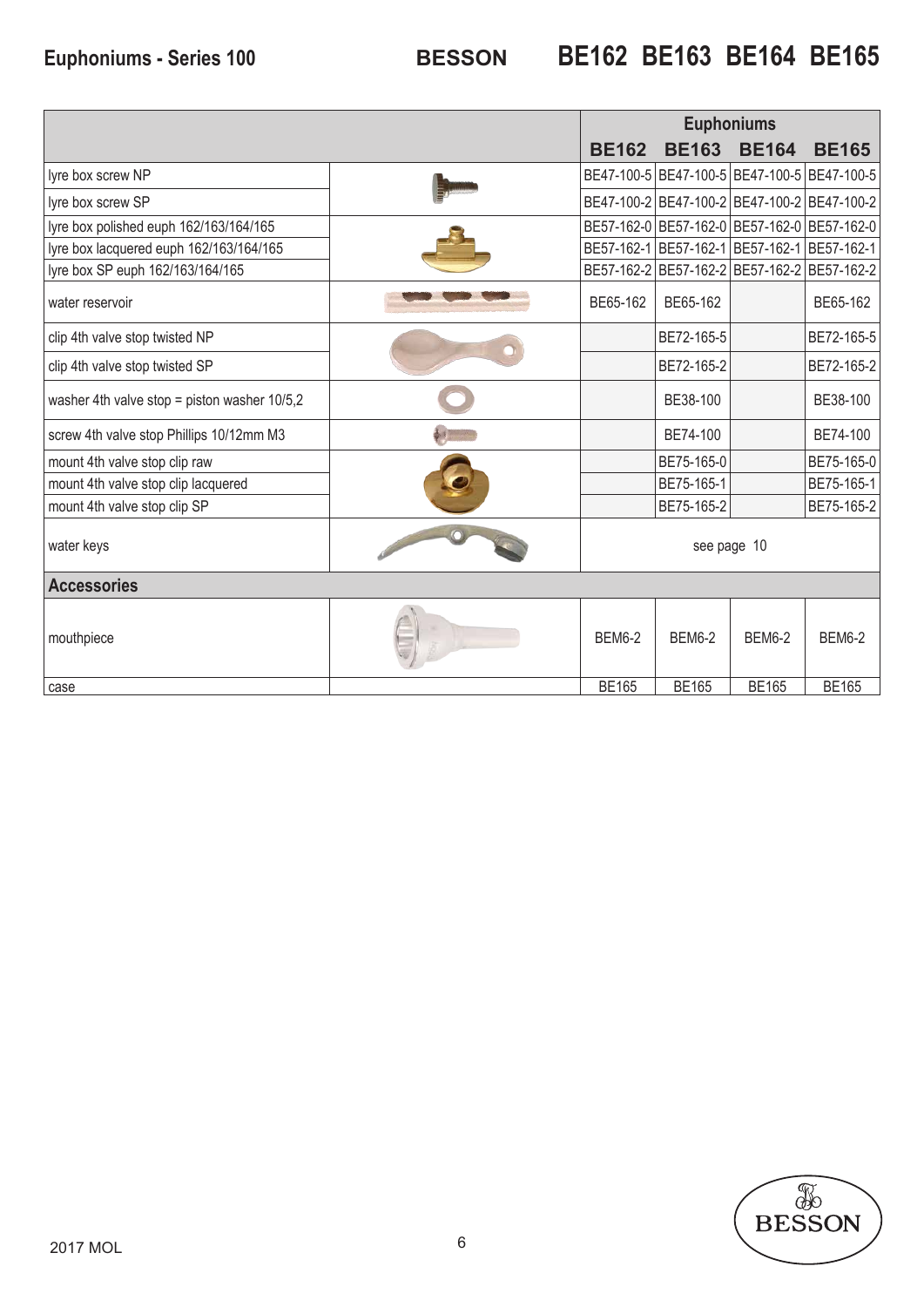|                                                        | <b>Tubas</b>             |                          |
|--------------------------------------------------------|--------------------------|--------------------------|
|                                                        | <b>BE177</b>             | <b>BE187</b>             |
| finger button NP 20mm smooth edge                      | BE52-177-5               | BE52-177-5               |
| finger button SP 20mm smooth edge                      | BE52-177-2               | BE52-177-2               |
| valve stem tuba 177/187 NP ca.29,7/37,3x6mm            | BE46-177-5               | BE46-177-5               |
| valve stem tuba 177/187 SP ca.29,7/37,3x6mm            | BE46-177-2               | BE46-177-2               |
| spindle felt (under finger button) 18/6x3mm            | BE53-177                 | BE53-177                 |
| top cap tuba 177/187 NP 30x8mm                         | BE48-177-5               | BE48-177-5               |
| top cap tuba 177/187 SP 30x8mm                         | BE48-177-2               | BE48-177-2               |
| grey rubber damper 14,5mm (thickness varies)           | BE32-177                 | BE32-177                 |
| washer 10/5x2mm                                        | BE38-100                 | BE38-100                 |
| valve guide 1/2/3/4 euphonium/tuba 17x22,6mm           | BE39-162                 | BE39-162                 |
| 1st valve                                              | BE2-177                  | BE2-187                  |
| 2nd valve                                              | BE3-177                  | BE3-187                  |
| 3rd valve                                              | BE4-177                  | BE4-187                  |
| valve spring euphonium/tuba 18x55x0,79                 | BE30-162                 | BE30-162                 |
| bottom cap tuba 177/187 NP 30mm                        | BE50-177-5               | BE50-177-5               |
| bottom cap tuba 177/187 SP 30mm                        | BE50-177-2               | BE50-177-2               |
| mouthpipe assembly raw<br>mouthpipe assembly lacquered | BE68-177-0<br>BE68-177-1 | BE68-187-0<br>BE68-187-1 |
| mouthpipe assembly SP                                  | BE68-177-2               | BE68-187-2               |
| main tuning slide lacquered                            | BE14-177-1               | BE14-187-1               |
| main tuning slide SP                                   | BE14-177-2               | BE14-187-2               |
| 1st valve slide lacquered<br>1st valve slide SP        | BE15-177-1<br>BE15-177-2 | BE15-187-1<br>BE15-187-2 |
| 2nd valve slide lacquered                              | BE16-177-1               | BE16-187-1               |
| 2nd valve slide SP                                     | BE16-177-2               | BE16-187-2               |
| 3rd valve slide lacquered                              | BE17-177-1               | BE17-187-1               |
| 3rd valve slide SP<br>Iyre box screw NP                | BE17-177-2<br>BE47-100-5 | BE17-187-2<br>BE47-100-5 |
| Iyre box screw SP                                      | BE47-100-2               | BE47-100-2               |
| lyre box polished tuba 177/187/782/794                 | BE57-177-0               | BE57-177-0               |
| Iyre box lacquered tuba 177/187/782/794                | BE57-177-1               | BE57-177-1               |
| Iyre box SP tuba 177/187/782/794                       | BE57-177-2               | BE57-177-2               |
|                                                        |                          |                          |
| water keys                                             | see page 10              |                          |
| <b>Accessories</b>                                     |                          |                          |
| mouthpiece                                             | BEM5L-2                  | BEM3L-2                  |
| case                                                   | <b>BE177</b>             | <b>BE187</b>             |
|                                                        |                          | R                        |

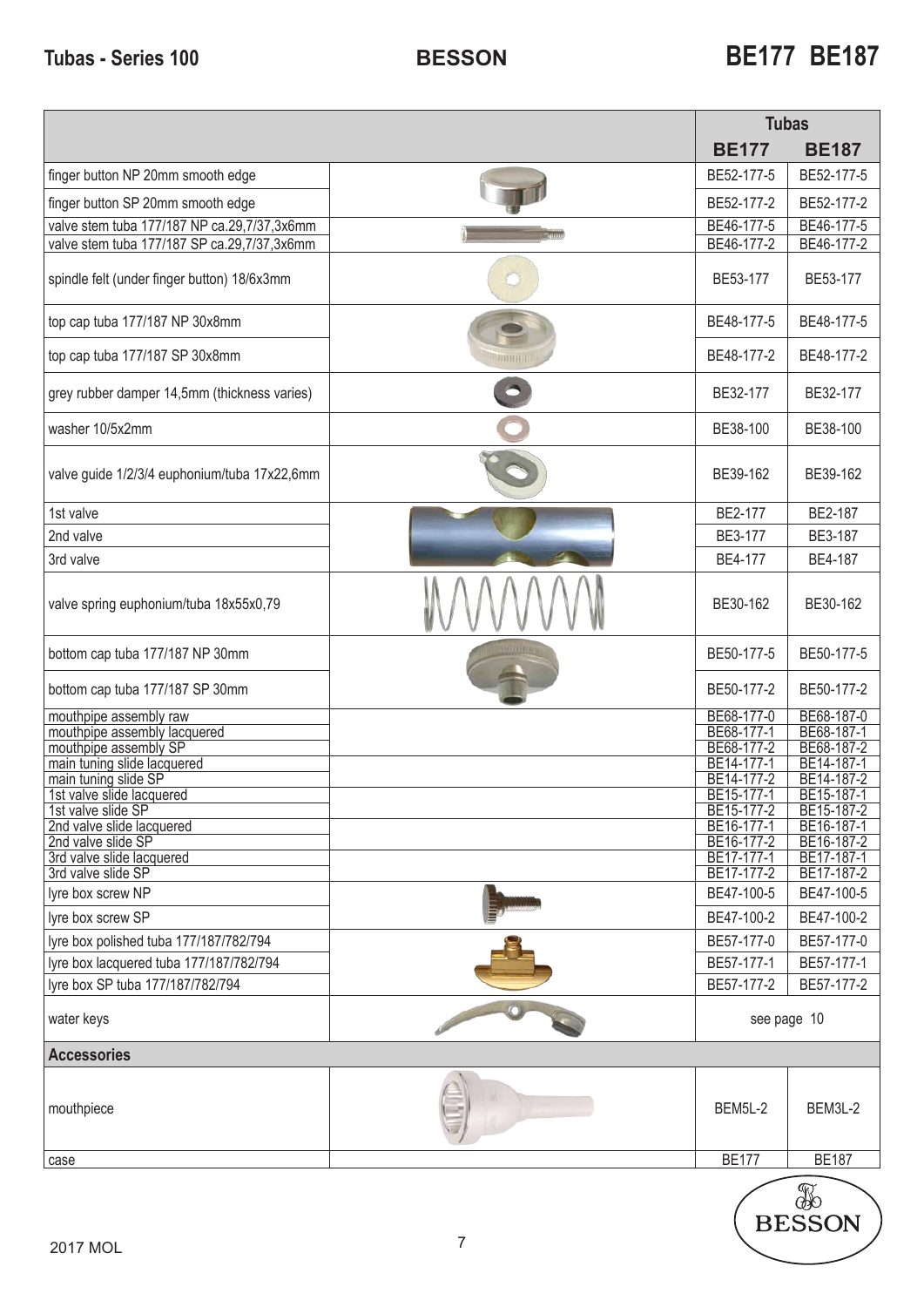### **BESSON Compensated instruments - Series 700 BE767 BE782 BE794**

|                                                                                            |              | Euphonium          | <b>Tubas</b>       |                    |
|--------------------------------------------------------------------------------------------|--------------|--------------------|--------------------|--------------------|
|                                                                                            |              | <b>BE767</b>       | <b>BE782</b>       | <b>BE794</b>       |
| finger button NP ca.20mm knurled straight, domed inlay                                     |              | BE52-767-5         | BE52-767-5         |                    |
| finger button SP ca.20mm knurled straight, domed inlay                                     |              | BE52-767-2         | BE52-767-2         |                    |
| finger button NP ca.20mm knurled diag., flat inlay                                         |              |                    |                    | BE52-794-5         |
| finger button SP ca.20mm knurled diag., flat inlay                                         |              |                    |                    | BE52-794-2         |
| pearl inlay domed<br>pearl inlay flat                                                      |              | BE31-767           | BE31-767           | BE31-794           |
| valve stem tuba 767 NP 29,6/37,3x6mm                                                       |              | BE46-767-5         |                    |                    |
| valve stem tuba 767 SP 29,6/37,3x6mm<br>valve stem tuba 782(1-4)/794(1-3) NP 35,5/44,5x6mm |              | BE46-767-2         | BE46-794-5         | BE46-794-5         |
| valve stem tuba 782(1-4)/794(1-3) SP 35,5/44,5x6mm                                         |              |                    | BE46-794-2         | BE46-794-2         |
| valve stem tuba 794 4th NP 33,3/42,3x6mm                                                   |              |                    |                    | BE45-794-5         |
| valve stem tuba 794 4th SP 33,3/42,3x6mm                                                   |              |                    |                    | BE45-794-2         |
| spindle felt (under finger button) 16/6x3mm                                                |              | BE53-162           | BE53-162           | BE53-162           |
| top cap euph 767 NP 30x10mm                                                                |              | BE48-767-5         |                    |                    |
| top cap euph 767 SP 30x10mm                                                                |              | BE48-767-2         |                    |                    |
| top cap tuba 782 (1-4) NP 33x10mm knurled straight                                         |              |                    | BE48-782-5         |                    |
| top cap tuba 782 (1-4) SP 33x10mm knurled straight                                         |              |                    | BE48-782-2         |                    |
| top cap tuba 794 (1-4) NP 33x10mm knurled diag                                             |              |                    |                    | BE48-794-5         |
| top cap tuba 794 (1-4) SP 33x10mm knurled diag                                             |              |                    |                    | BE48-794-2         |
| grey felt damper 16x2,5mm                                                                  |              | BE32-767           | BE32-767           | BE32-767           |
| washer 10/5x2mm                                                                            |              | BE38-100           | BE38-100           | BE38-100           |
| valve guide 1/2/3/4 euphonium/tuba 17x22,6mm                                               |              | BE39-162           | BE39-162           | BE39-162           |
| 1st valve                                                                                  |              | BE2-767            | BE2-782            | BE2-794            |
| 2nd valve                                                                                  |              | BE3-767            | BE3-782            | BE3-794            |
| 3rd valve<br>4th valve                                                                     |              | BE4-767<br>BE5-767 | BE4-782<br>BE5-782 | BE4-794<br>BE5-794 |
| valve spring euphonium/tuba 18x55x0,79                                                     |              | BE30-162           |                    |                    |
| valve spring tuba 782 (1-4) 19,5x58x0,89                                                   |              |                    | BE30-782           |                    |
| valve spring tuba 794 (1-4) 18,5x50x0,89                                                   | <b>MWWWW</b> |                    |                    | BE30-794           |
| bottom cap euph 767 NP 30mm                                                                |              | BE50-767-5         |                    |                    |
| bottom cap euph 767 SP 30mm                                                                |              | BE50-767-2         |                    |                    |

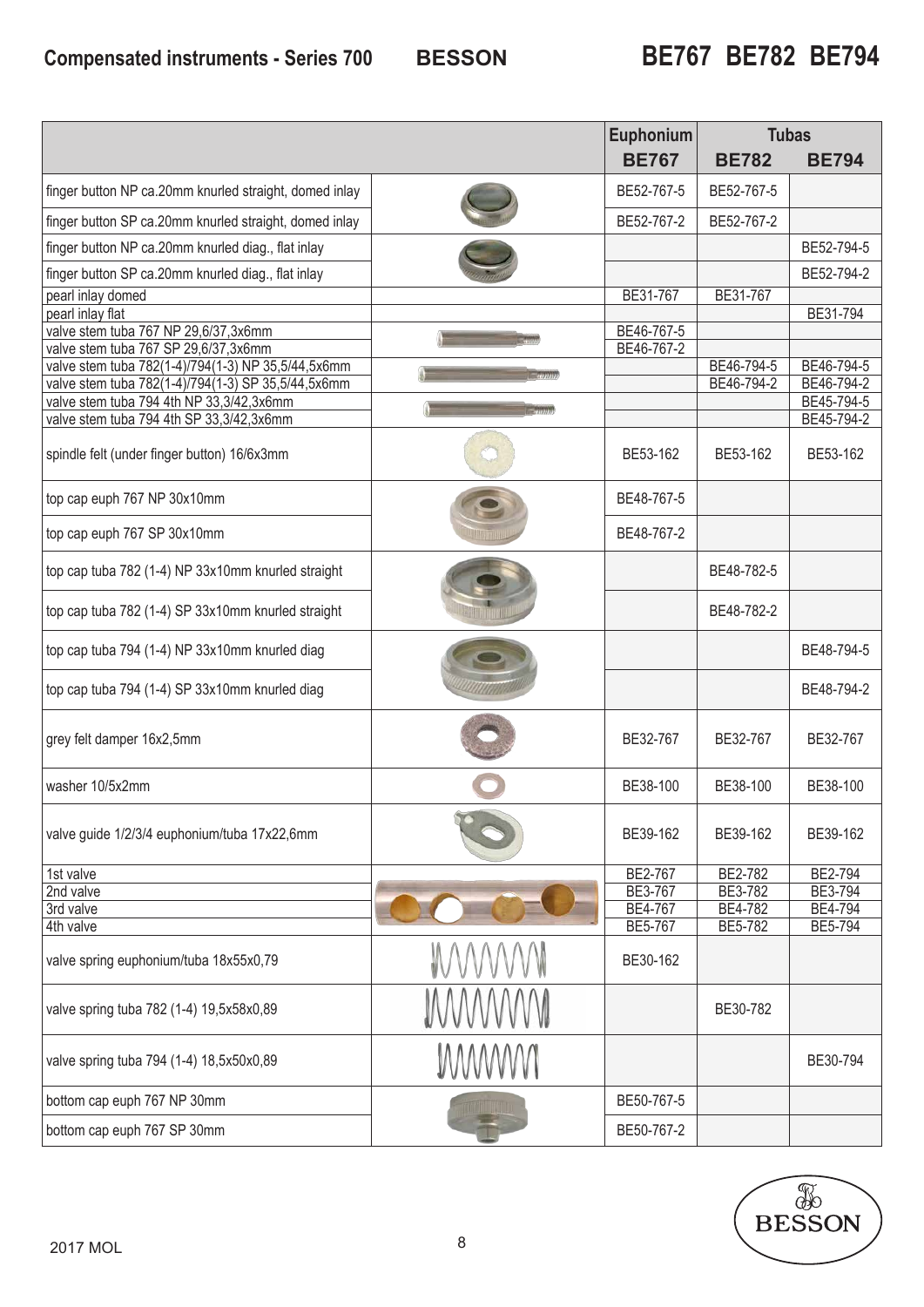### **BESSON Compensated instruments - Series 700 BE767 BE782 BE794**

|                                                      |         | Euphonium                | <b>Tubas</b>             |                          |
|------------------------------------------------------|---------|--------------------------|--------------------------|--------------------------|
|                                                      |         | <b>BE767</b>             | <b>BE782</b>             | <b>BE794</b>             |
| bottom cap tuba 782 (1-4) NP 32mm knurled straight   |         |                          | BE50-782-5               |                          |
| bottom cap tuba 782 (1-4) SP 32mm knurled straight   |         |                          | BE50-782-2               |                          |
| bottom cap tuba 794 (1-4) NP 32mm knurled diagonally |         |                          |                          | BE50-794-5               |
| bottom cap tuba 794 (1-4) SP 32mm knurled diagonally |         |                          |                          | BE50-794-2               |
| mouthpipe assembly raw                               |         | BE68-767-0               | BE68-782-0               | BE68-794-0               |
| mouthpipe assembly lacquered                         |         | BE68-767-1               | BE68-782-1               | BE68-794-1               |
| mouthpipe assembly SP                                |         | BE68-767-2               | BE68-782-2               | BE68-794-2               |
| main tuning slide lacquered                          |         | BE14-767-1               | BE14-782-1               | BE14-794-1               |
| main tuning slide SP                                 |         | BE14-767-2               | BE14-782-2               | BE14-794-2               |
| 1st valve slide lacquered                            |         | BE15-767-1               | BE15-782-1               | BE15-794-1               |
| 1st valve slide SP                                   |         | BE15-767-2               | BE15-782-2               | BE15-794-2               |
| 2nd valve slide lacquered                            |         | BE16-767-1               | BE16-782-1               | BE16-794-1               |
| 2nd valve slide SP<br>3rd valve slide lacquered      |         | BE16-767-2<br>BE17-767-1 | BE16-782-2<br>BE17-782-1 | BE16-794-2<br>BE15-794-1 |
| 3rd valve slide SP                                   |         | BE17-767-2               | BE17-782-2               | BE15-794-2               |
| 4th valve slide lacquered                            |         | BE18-767-1               | BE18-782-1               | BE18-794-1               |
| 4th valve slide SP                                   |         | BE18-767-2               | BE18-782-2               | BE18-794-2               |
| Ivre box screw NP                                    |         | BE47-100-5               | BE47-100-5               | BE47-100-5               |
| lyre box screw SP                                    |         | BE47-100-2               | BE47-100-2               | BE47-100-2               |
|                                                      |         |                          |                          |                          |
| lyre box polished tuba 767                           |         | BE57-767-0               |                          |                          |
| lyre box lacquered tuba 767                          |         | BE57-767-1               |                          |                          |
| lyre box SP tuba 767                                 |         | BE57-767-2               |                          |                          |
| lyre box polished tuba 177/187/782/794               |         |                          | BE57-177-0               | BE57-177-0               |
| lyre box lacquered tuba 177/187/782/794              |         |                          | BE57-177-1               | BE57-177-1               |
| lyre box SP tuba 177/187/782/794                     |         |                          | BE57-177-2               | BE57-177-2               |
| clip 4th valve stop flat NP                          |         | BE72-767-5               |                          |                          |
| clip 4th valve stop flat SP                          | $\odot$ | BE72-767-2               |                          |                          |
| washer 10/5x2mm                                      |         | BE38-100                 |                          |                          |
| screw 4th valve stop Phillips 10/12mm M3             |         | BE74-100                 |                          |                          |
| mount 4th valve stop clip raw                        |         | BE75-767-0               |                          |                          |
| mount 4th valve stop clip lacquered                  |         | BE75-767-1               |                          |                          |
|                                                      |         | BE75-767-2               |                          |                          |
| mount 4th valve stop clip SP                         |         |                          |                          |                          |
| trigger NP complete with mounts                      |         | BE76-767-5               |                          |                          |
| trigger SP complete with mounts                      |         | BE76-767-2               |                          |                          |
| water keys                                           |         |                          | see page 10              |                          |
| <b>Accessories</b>                                   |         |                          |                          |                          |
| euphonium mouthpiece                                 |         | <b>BEM5-2</b>            |                          |                          |
| tuba mouthpiece                                      |         |                          | BEM3L-2                  | BEM3L-2                  |
| case                                                 |         | <b>BE165</b>             | <b>BE782</b>             | <b>BE794</b>             |

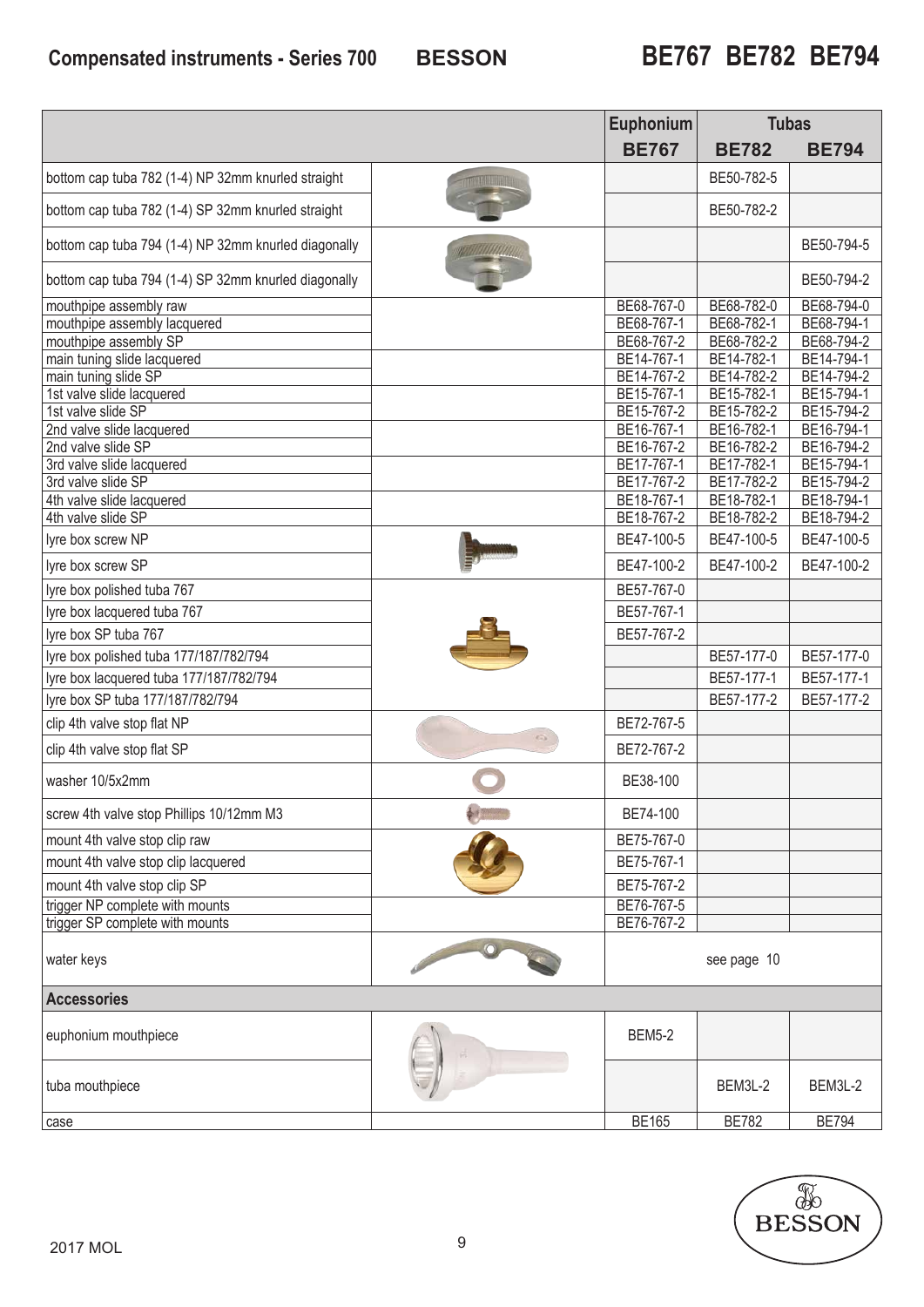|              | <b>BE120</b>             | <b>BE152</b>             | <b>BE157</b>             | <b>BE162</b>             | <b>BE163</b>             | <b>BE164</b>             |
|--------------|--------------------------|--------------------------|--------------------------|--------------------------|--------------------------|--------------------------|
| #WK          | 2                        |                          | 2                        |                          | 3                        |                          |
| WK MTS       |                          | BE27-100-2<br>BE27-100-5 | BE29-100-2<br>BE29-100-5 | BE29-100-2<br>BE29-100-5 | BE29-100-2<br>BE29-100-5 | BE29-100-2<br>BE29-100-5 |
| WK leadpipe  | BE28-100-2<br>BE28-100-5 | BE28-100-2<br>BE28-100-5 |                          |                          |                          |                          |
| WK 1st slide |                          |                          | BE26-100-2<br>BE26-100-5 | BE26-100-2<br>BE26-100-5 | BE26-100-2<br>BE26-100-5 | BE26-100-2<br>BE26-100-5 |
| WK 3st slide | BE26-120-5<br>BE26-120-2 | BE27-100-2<br>BE27-100-5 |                          | BE26-100-2<br>BE26-100-5 | BE26-100-2<br>BE26-100-5 | BE26-100-2<br>BE26-100-5 |

|               | <b>BE165</b>             | <b>BE767</b>             | <b>BE177</b>             | <b>BE187</b>             | <b>BE782</b>                       | <b>BE794</b>                       |
|---------------|--------------------------|--------------------------|--------------------------|--------------------------|------------------------------------|------------------------------------|
| #WK           | 3                        | 3                        | 3                        | 3                        | 4                                  | 5                                  |
| <b>WK MTS</b> | BE29-100-2<br>BE29-100-5 | BE29-100-2<br>BE29-100-5 | BE28-100-2<br>BE28-100-5 |                          |                                    |                                    |
| WK leadpipe   |                          |                          |                          | BE27-100-2<br>BE27-100-5 |                                    |                                    |
| WK 1st slide  | BE26-100-2<br>BE26-100-5 | BE26-100-2<br>BE26-100-5 | BE27-100-2<br>BE27-100-5 |                          | BE26-100-2<br>BE26-100-5           | BE27-100-2<br>BE27-100-5           |
| WK 3st slide  | BE26-100-2<br>BE26-100-5 | BE26-100-2<br>BE26-100-5 | BE27-100-2<br>BE27-100-5 | BE28-100-2<br>BE28-100-5 | BE26-100-2<br>BE26-100-5           | BE27-100-2<br>BE27-100-5           |
| branches      |                          |                          |                          | BE28-100-2<br>BE28-100-5 | BE29-100-2 (2x)<br>BE29-100-5 (2x) | BE28-100-2 (3x)<br>BE28-100-5 (3x) |

| <b>MAIN TYPES:</b>                          | <b>FOR ALL MODELS:</b>                               |  |
|---------------------------------------------|------------------------------------------------------|--|
| BE26-100-2<br>BE26-100-5<br>small, curved   | BE34-100<br>water key spring                         |  |
| BE27-100-2                                  | BE42-100-0<br>water key mount raw                    |  |
| BE27-100-5<br>large, curved                 | BE42-100-1<br>water key mount lacquered              |  |
| BE28-100-2<br>BE28-100-5<br>large, straight | BE42-100-2<br>water key mount SP                     |  |
| BE29-100-2<br>BE29-100-5                    | BE43-100<br>water key pad rubber 9mm                 |  |
| small, straight                             | BE44-100<br>water key screw Phillips<br>12/14mm M2.5 |  |

| <b>BE120:</b>                                     |  |
|---------------------------------------------------|--|
| BE26-120-5<br>BE26-120-2<br>small+strongly curved |  |

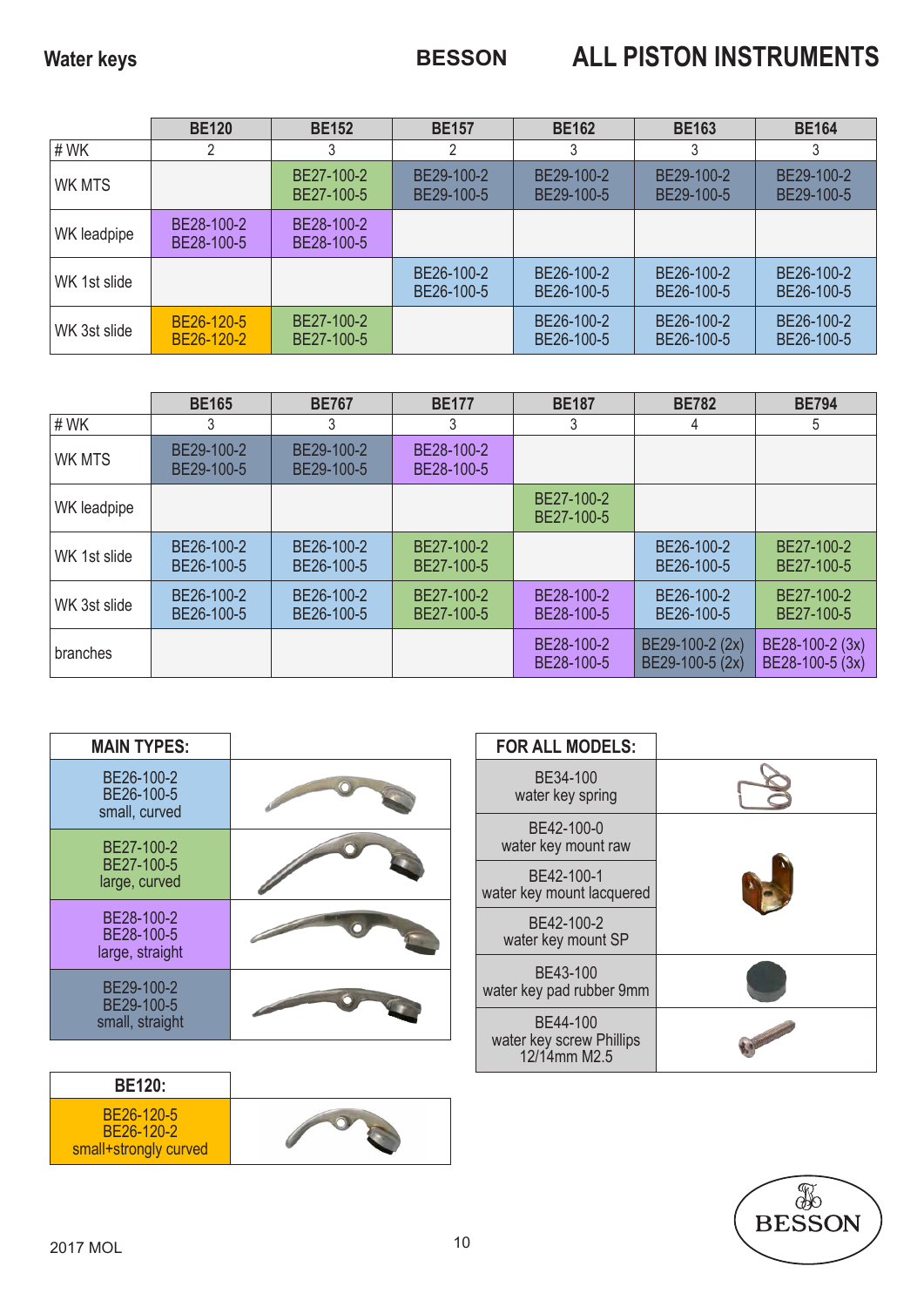### **Rotary Valve Tuba - Series 100**

|                                                 |                                                                                                                                                                                                                                              | Rotary valve tuba<br><b>BE186</b> |
|-------------------------------------------------|----------------------------------------------------------------------------------------------------------------------------------------------------------------------------------------------------------------------------------------------|-----------------------------------|
| lever 1st valve lacquered                       |                                                                                                                                                                                                                                              | BE101-186-1                       |
| lever 1st valve SP                              |                                                                                                                                                                                                                                              | BE101-186-2<br>BE102-186-1        |
| lever 2nd valve lacquered<br>lever 2nd valve SP |                                                                                                                                                                                                                                              | BE102-186-2                       |
| lever 3rd valve lacquered                       |                                                                                                                                                                                                                                              | BE103-186-1                       |
| lever 3rd valve SP                              |                                                                                                                                                                                                                                              | BE103-186-2                       |
| lever 4th valve lacquered                       |                                                                                                                                                                                                                                              | BE104-186-1                       |
| lever 4th valve SP                              |                                                                                                                                                                                                                                              | BE104-186-2                       |
| spring for lever                                |                                                                                                                                                                                                                                              | BE80-186                          |
| knurled nut NP                                  |                                                                                                                                                                                                                                              | BE99-186-5                        |
| knurled nut SP                                  |                                                                                                                                                                                                                                              | BE99-186-2                        |
| lever axes with knurled nuts NP                 |                                                                                                                                                                                                                                              | BE100-186-5                       |
| lever axes with knurled nuts SP                 |                                                                                                                                                                                                                                              | BE100-186-2                       |
| valve lever support bar NP                      |                                                                                                                                                                                                                                              | BE97-186-5                        |
| valve lever support bar SP                      |                                                                                                                                                                                                                                              | BE97-186-2                        |
| support bar screw                               |                                                                                                                                                                                                                                              | BE98-186                          |
| spring for bearing                              |                                                                                                                                                                                                                                              | BE91-186                          |
| bearing                                         |                                                                                                                                                                                                                                              | BE84-186 oder SP-Nr               |
| bearing screw                                   |                                                                                                                                                                                                                                              | BE83-186                          |
| bearing counternut NP                           |                                                                                                                                                                                                                                              | BE90-186-5                        |
| bearing counternut SP                           |                                                                                                                                                                                                                                              | BE90-186-2                        |
| push rod 1st valve NP                           |                                                                                                                                                                                                                                              | BE821-186-5                       |
| push rod 1st valve SP                           |                                                                                                                                                                                                                                              | BE821-186-2                       |
| push rod 2nd valve NP                           |                                                                                                                                                                                                                                              | BE822-186-5                       |
| push rod 2nd valve SP                           | and it was<br>and the state of the local division in the local division in the local division in the local division in the local division in the local division in the local division in the local division in the local division in the loc | BE822-186-2                       |
| push rod 3rd valve NP<br>push rod 3rd valve SP  |                                                                                                                                                                                                                                              | BE823-186-5<br>BE823-186-2        |
| push rod 4th valve NP                           |                                                                                                                                                                                                                                              | BE824-186-5                       |
| push rod 4th valve SP                           |                                                                                                                                                                                                                                              | BE824-186-2                       |
| stop arm retaining screw                        |                                                                                                                                                                                                                                              | BE88-186                          |
| stop arm NP                                     |                                                                                                                                                                                                                                              | BE89-186-5                        |
| stop arm SP                                     |                                                                                                                                                                                                                                              | BE89-186-2                        |
| stop plate (horse shoe) NP                      |                                                                                                                                                                                                                                              | BE86-186-5                        |
| stop plate rubber                               |                                                                                                                                                                                                                                              | BE85-186                          |
| stop plate screw                                |                                                                                                                                                                                                                                              | BE87-186                          |

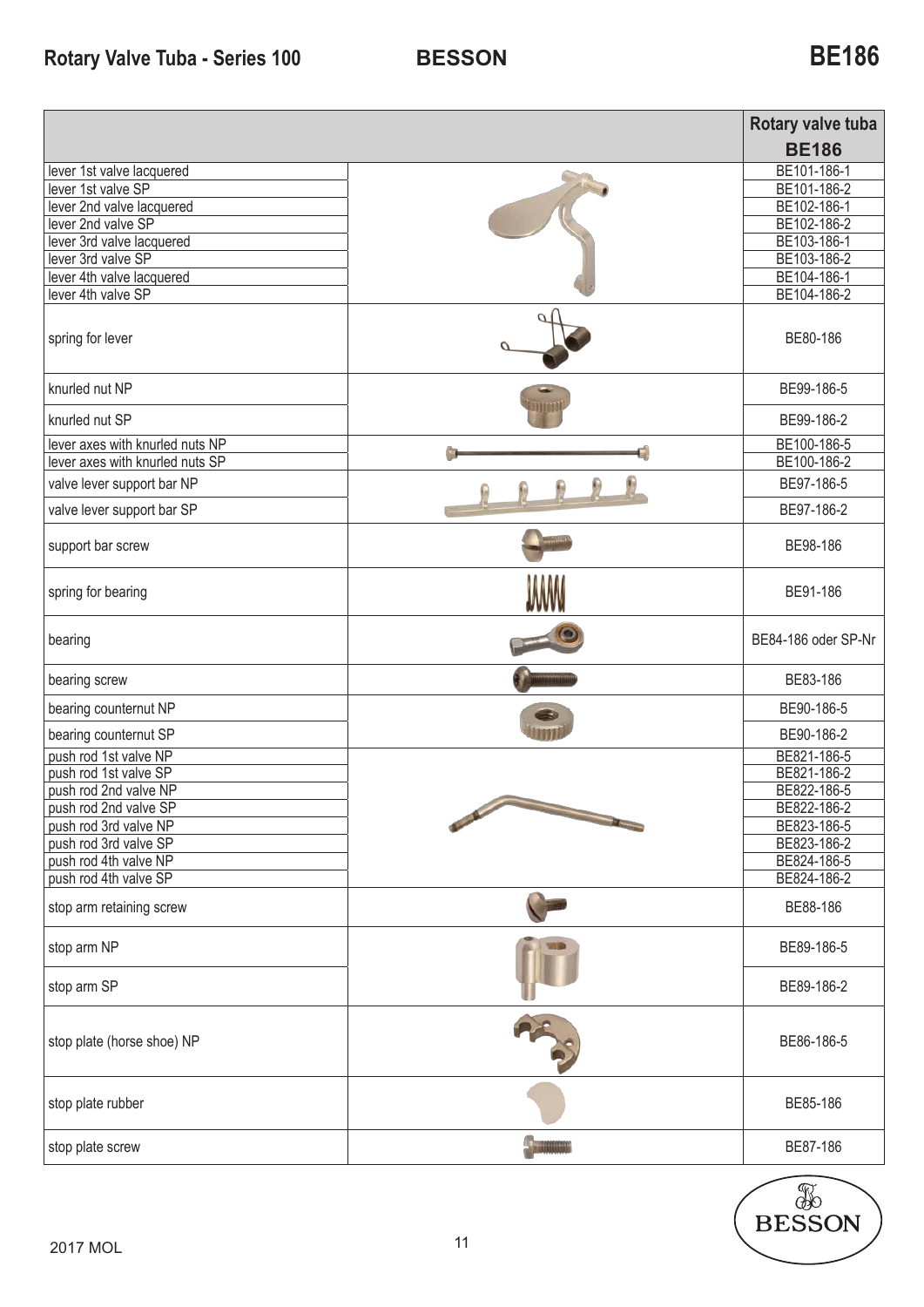|                                                       |    | Rotary valve tuba<br><b>BE186</b> |
|-------------------------------------------------------|----|-----------------------------------|
| rotor 1st/2nd valve                                   |    | BE111-186                         |
| rotor 3rd/4th valve                                   |    |                                   |
| back plate                                            |    | BE94-186                          |
| bottom cap lacquered                                  | L. | BE95-186-1                        |
| bottom cap SP                                         |    | BE95-186-2                        |
| water key NP                                          |    | BE60-186-5                        |
| water key SP                                          |    | BE60-186-2                        |
| water key spring                                      |    | BE34-186                          |
| water key mount raw                                   |    | BE42-186-0                        |
| water key mount lacquered                             |    | BE42-186-1                        |
| water key mount SP                                    |    | BE42-186-2                        |
| water key pad                                         |    | BE43-100                          |
| water key screw Phillips 12/14mm M2.5                 |    | BE44-186                          |
| mouthpipe assembly raw                                |    | BE68-186-0                        |
| mouthpipe assembly lacquered<br>mouthpipe assembly SP |    | BE68-186-1<br>BE68-186-2          |
|                                                       |    |                                   |
| main tuning slide lacquered                           |    | BE14-186-1                        |
| main tuning slide SP                                  |    | BE14-186-2                        |
| 1st valve slide lacquered                             |    | BE15-186-1                        |
| 1st valve slide SP                                    |    | BE15-186-2                        |
| 2nd valve slide lacquered                             |    | BE16-186-1                        |
| 2nd valve slide SP                                    |    | BE16-186-2                        |
| 3rd valve slide lacquered                             |    | BE17-186-1                        |
| 3rd valve slide SP                                    |    | BE17-186-2                        |
| 4th valve slide lacquered                             |    | BE18-186-1                        |
| 4th valve slide SP                                    |    | BE18-186-2                        |

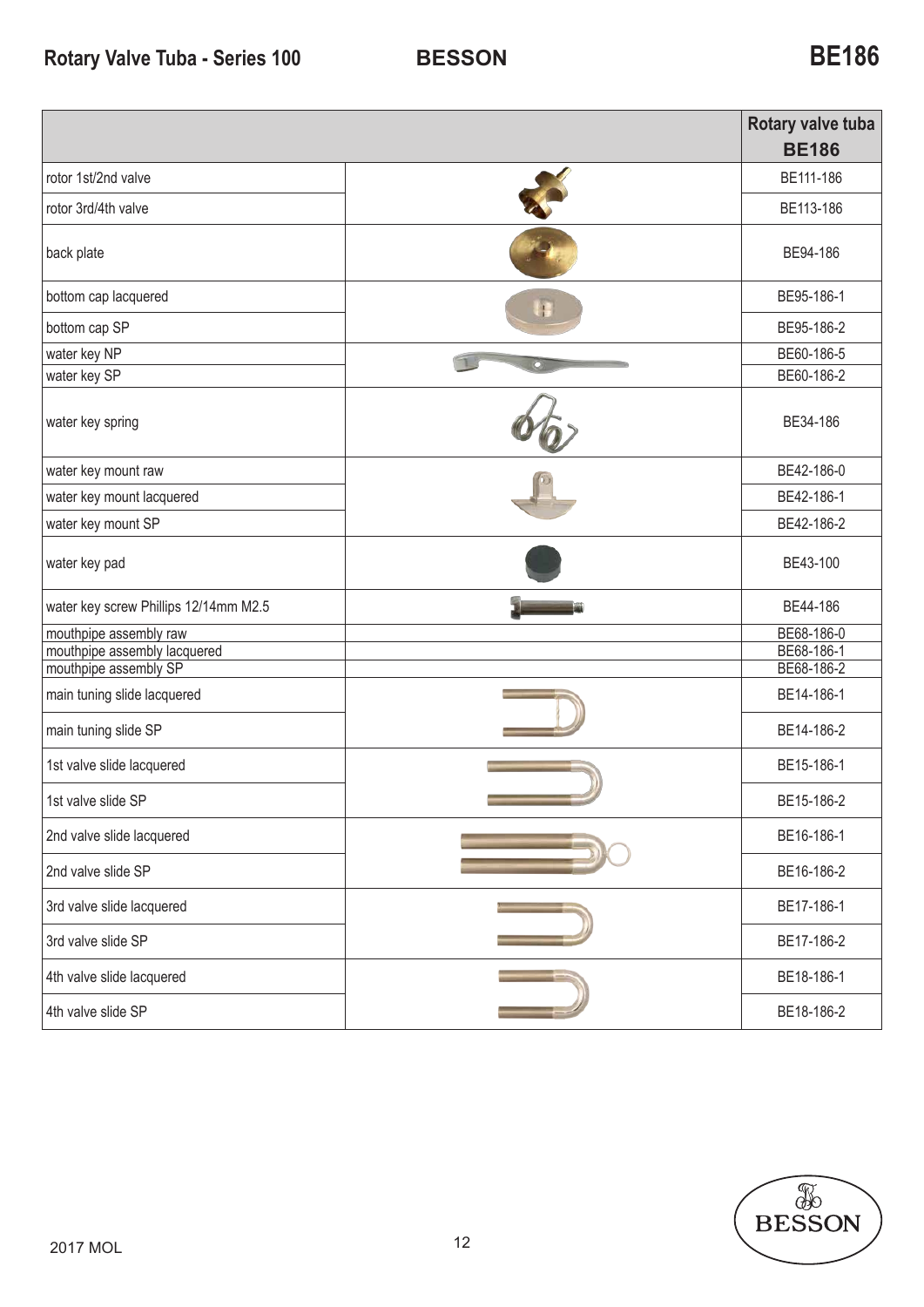|                             |  | Rotary valve tuba |  |  |
|-----------------------------|--|-------------------|--|--|
|                             |  | <b>BE186</b>      |  |  |
| lyre box screw NP M4        |  | BE47-100-5        |  |  |
| lyre box screw SP M4        |  | BE47-100-2        |  |  |
| lyre box polished           |  | BE57-177-0        |  |  |
| lyre box lacquered          |  | BE57-177-1        |  |  |
| lyre box SP                 |  | BE57-177-2        |  |  |
| carrying ring bell polished |  | BE107-186-0       |  |  |
| carrying ring bell SP       |  | BE107-186-2       |  |  |
| carrying ring bow polished  |  | BE108-186-0       |  |  |
| carrying ring bow SP        |  | BE108-186-2       |  |  |
| <b>Accessories</b>          |  |                   |  |  |
| case                        |  | <b>BE186</b>      |  |  |

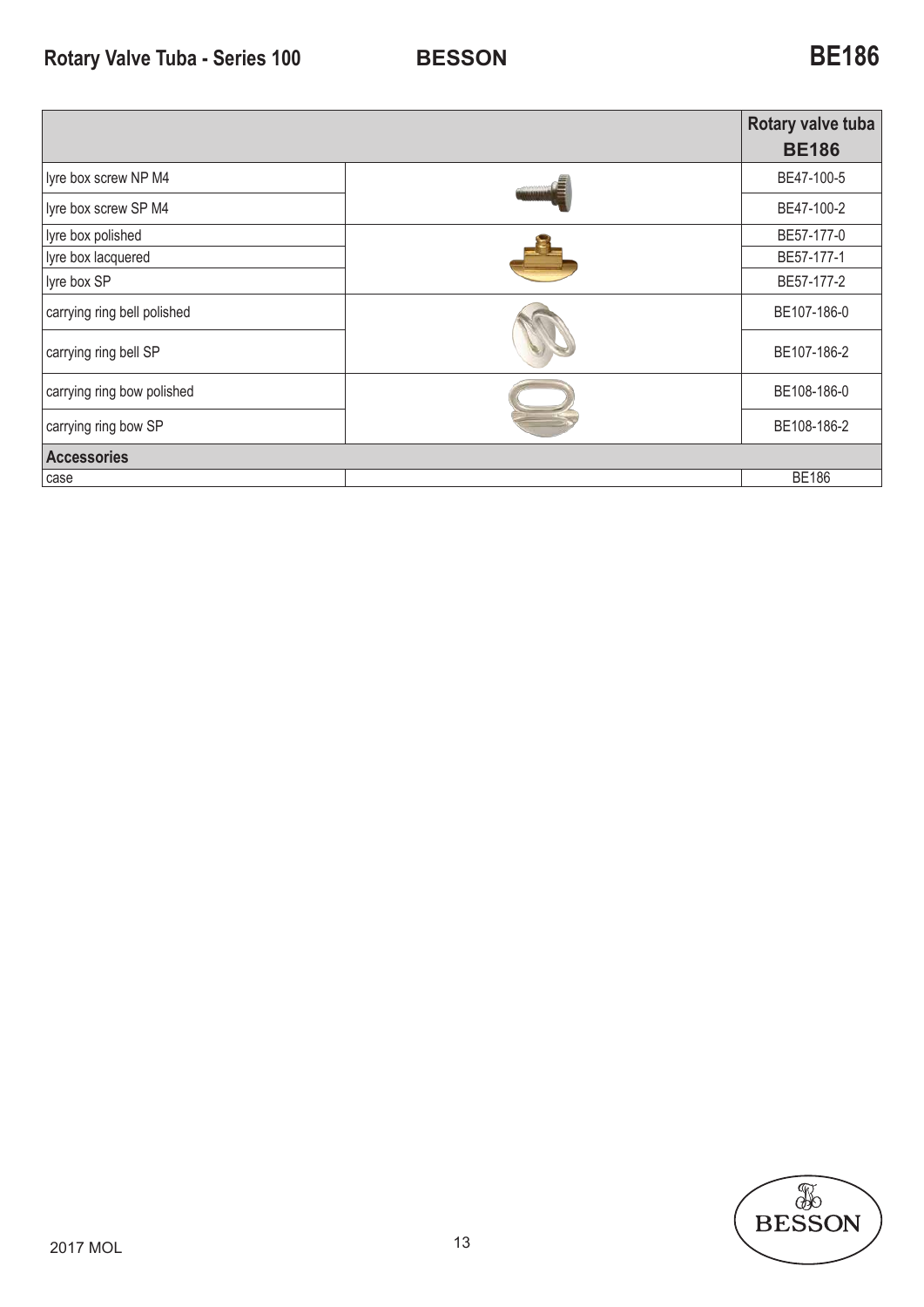# **Trombones BESSON & COURTOIS BE130 AC103T AC260BO AC280BO**

|                                                   |                                                                                                                                                                                                                                      | <b>BE130</b> | <b>AC103T</b> | <b>AC260BO AC280BO</b> |            |
|---------------------------------------------------|--------------------------------------------------------------------------------------------------------------------------------------------------------------------------------------------------------------------------------------|--------------|---------------|------------------------|------------|
| playing slide lacquered                           |                                                                                                                                                                                                                                      | BE70-130-1   | BE70-130-1    | AC70-260-1             | AC70-280-1 |
| playing slide SP                                  |                                                                                                                                                                                                                                      | BE70-130-2   |               |                        |            |
| main tuning slide lacquer,<br>with counter-weight |                                                                                                                                                                                                                                      | BE14-130-1   | AC14-103-1    |                        |            |
| main tuning slide SP, with<br>counter-weight      |                                                                                                                                                                                                                                      | BE14-130-2   |               |                        |            |
| main tuning slide<br>lacquered                    |                                                                                                                                                                                                                                      |              |               | AC14-280-1             | AC14-280-1 |
| F tuning slide                                    |                                                                                                                                                                                                                                      |              |               | AC19-280-1             | AC19-280-1 |
| slide bumper                                      |                                                                                                                                                                                                                                      | BE54-130     | BE54-130      | BE54-130               | BE54-130   |
| logo sticker Besson/<br>Courtois                  | <b>E</b><br>BESSON                                                                                                                                                                                                                   | BE61-130     | AC61-103      |                        |            |
| switch valve lever                                |                                                                                                                                                                                                                                      |              |               | AC77-280-1             | AC77-280-1 |
| switch valve plate                                |                                                                                                                                                                                                                                      |              |               | AC78-280-1             | AC78-280-1 |
| Allen screw for switch<br>valve plate             |                                                                                                                                                                                                                                      |              |               | AC79-280               | AC79-280   |
| switch valve spring                               | $\cap$                                                                                                                                                                                                                               |              |               | AC80-280               | AC80-280   |
| switch valve push rod with<br>bearings            | <u> The Company of the Company of the Company of the Company of the Company of the Company of the Company of the Company of the Company of the Company of the Company of the Company of the Company of the Company of the Compan</u> |              |               | AC81-280               | AC81-280   |
| Torx screw for switch<br>valve bearings           |                                                                                                                                                                                                                                      |              |               | AC83-280               | AC83-280   |
| stop plate rubber                                 |                                                                                                                                                                                                                                      |              |               | AC85-280               | AC85-280   |

**EXECUTE** Centerne Conrteif<br>Daris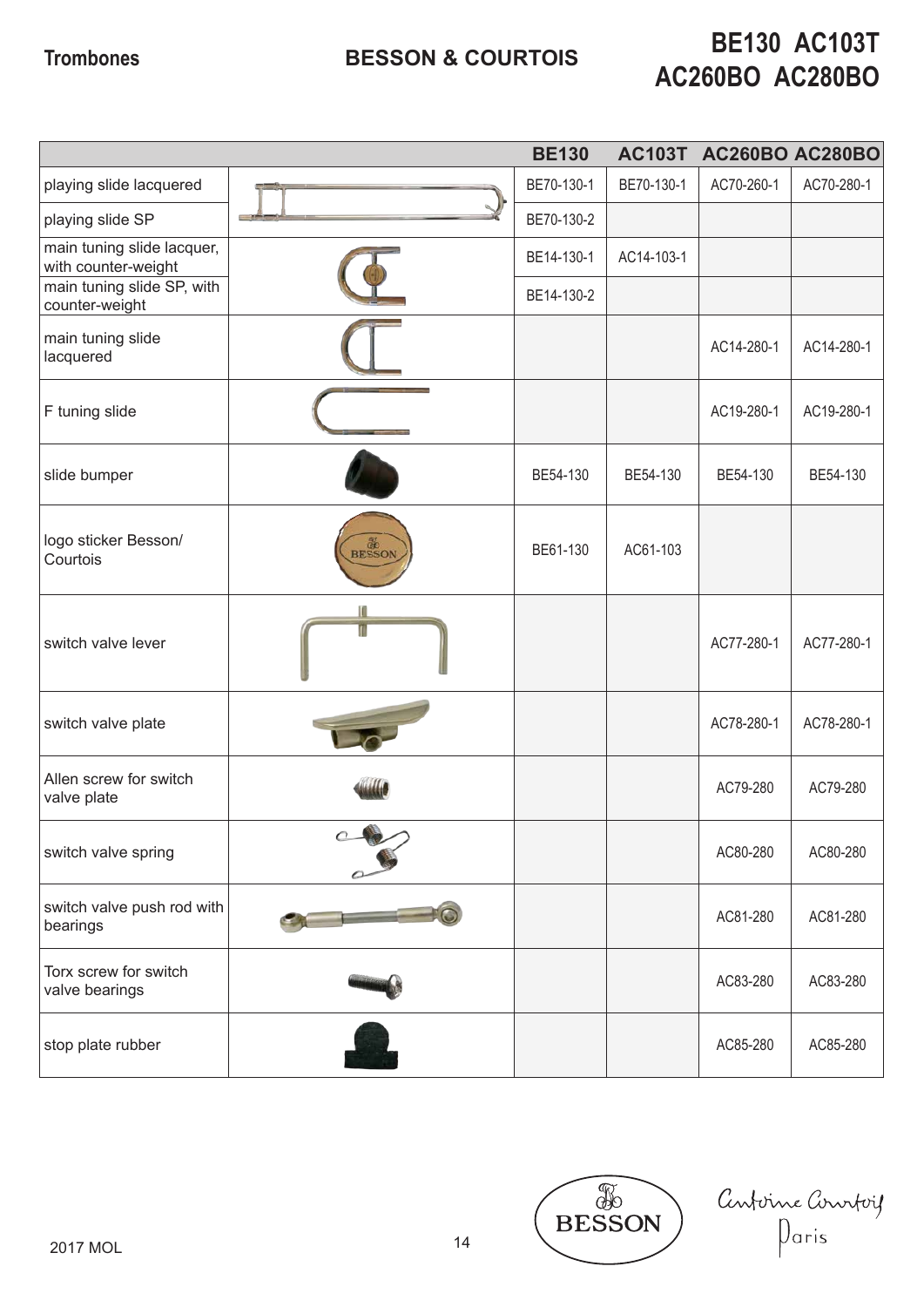## **BESSON & COURTOIS Trombones BE130 AC103T AC260BO AC280BO**

|                                         |  | <b>BE130</b>  | <b>AC103T</b> |            | <b>AC260BO AC280BO</b> |
|-----------------------------------------|--|---------------|---------------|------------|------------------------|
| water key mount<br>trombone raw         |  | BE42-130-0    | BE42-130-0    | BE42-130-0 | BE42-130-0             |
| water key mount<br>trombone lacquered   |  | BE42-130-1    | BE42-130-1    | BE42-130-1 | BE42-130-1             |
| water key mount<br>trombone SP          |  | BE42-130-2    |               |            |                        |
| water key NP (with pad<br>and spring)   |  | BE60-130-5    | BE60-130-5    | BE60-130-5 | BE60-130-5             |
| water key SP (with pad<br>and spring)   |  | BE60-130-2    |               |            |                        |
| water key spring<br>trombone            |  | BE34-130      | BE34-130      | BE34-130   | BE34-130               |
| water key pad rubber<br>9 <sub>mm</sub> |  | BE43-100      | BE43-100      | BE43-100   | BE43-100               |
| water key screw<br>trombone             |  | BE44-130      | BE44-130      | BE44-130   | BE44-130               |
| <b>Accessories</b>                      |  |               |               |            |                        |
| mouthpiece                              |  | <b>BEM9-2</b> |               | ACM9-2     | ACM9L-2                |
| case                                    |  | <b>BE130</b>  | AC103         | AC260-280  | AC260-280              |



Confoine Connfois